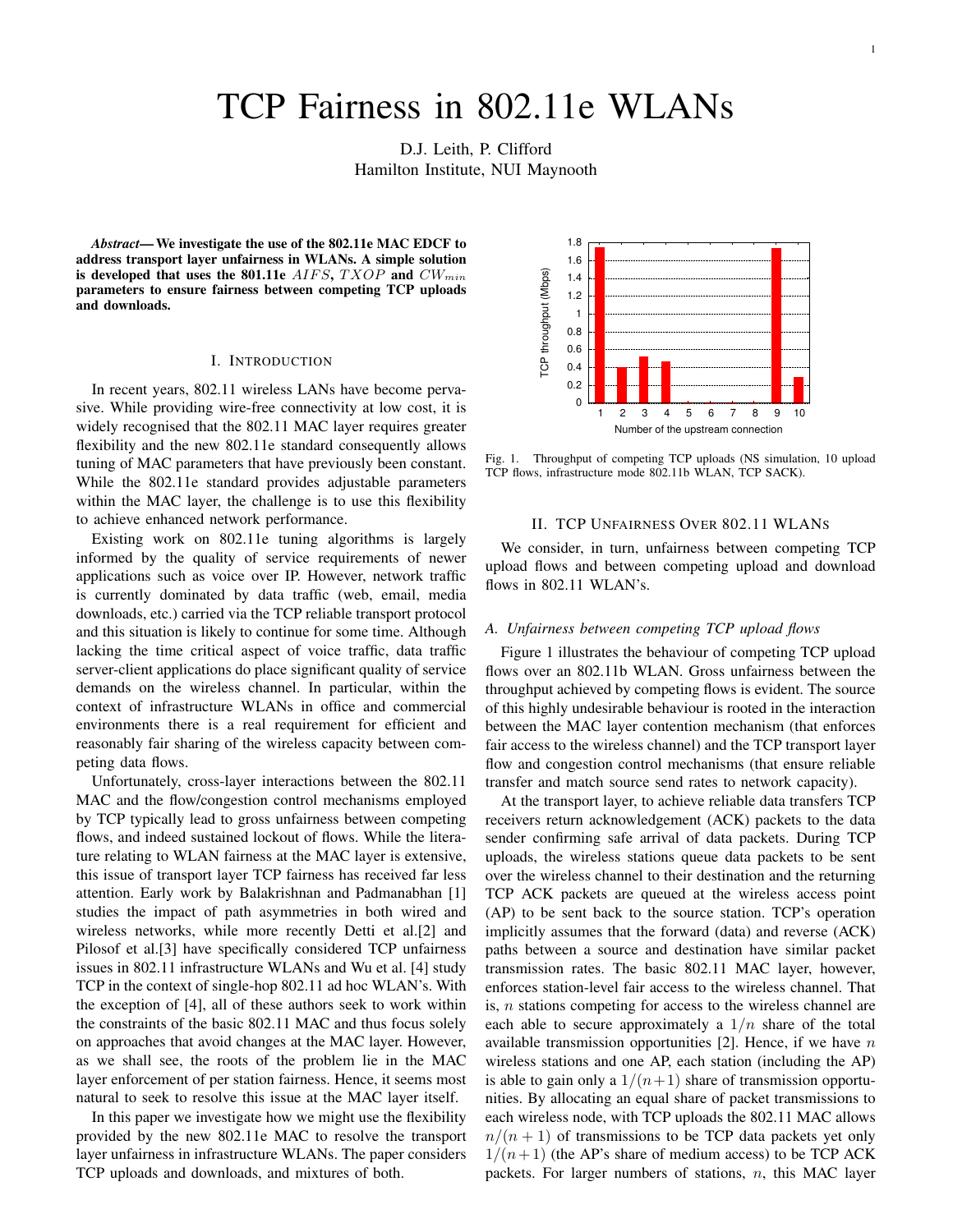action leads to substantial forward/reverse path asymmetry at the transport layer.

Asymmetry in the forward and reverse path packet transmission rate is a known source of poor TCP performance in wired networks, e.g. see [1]. If the reverse path ACK transmission rate is  $k$  times slower than the forward path data packet transmission rate, the reverse path is liable to become congested before the forward path causing TCP ACK packets to be dropped. On average, only one ACK will get through for every  $k$  data packets transmitted. This degrades performance in a number of ways. First, each ACK packet will on average acknowledge  $k$  data packets, thereby disrupting the ACK clocking within TCP and typically leading to increased burstiness in the rate at which the TCP sender transmits data packets. Second, infrequent ACKs can hamper congestion window growth at the TCP sender and hence interfere with the TCP congestion control algorithm that is seeking to match the TCP send rate to the available network capacity. Third, a pathological interaction with the TCP timeout mechanism is often created, which can be understood as follows.

A TCP sender probes for extra bandwidth until a data packet is lost or a timeout occurs. A timeout is invoked at a TCP sender when no progress is detected in the arrival of data packets at the destination - this may be due to data packet loss (no data packets arrive at the destination), TCP ACK packet loss (safe receipt of data packets is not reported back to the sender), or both. TCP flows with only a small number of packets in flight (e.g. flows which have recently started or which are recovering from a timeout) are much more susceptible to timeouts than flows with large numbers of packets in flight since the loss of a small number of data or ACK packets is then sufficient to induce a timeout.

Hence, on asymmetric paths where ACK losses are frequent a situation can easily occur where a newly started TCP flow loses the ACK packets associated with its first few data transmissions, inducing a timeout. The ACK packets associated with the data packets retransmitted following the timeout can also be lost, leading to further timeouts (with associated doubling of the retransmit timer) and so creating a persistent situation where the flow is completely starved for long periods; this is particularly prevalent in wireless networks, see for example Figure 1.

# *B. Unfairness between competing TCP upload and download flows*

In 802.11b there is asymmetry between the upload data packet flow and the returning flow of TCP ACKs as discussed above. Asymmetry also exists between competing upload and download TCP flows that can create significant unfairness. This is illustrated for example in Figure 2 where it can be seen that upload flows achieve nearly two orders of magnitude greater throughput than competing download flows.

To understand this behaviour, consider the situation where we have only TCP downloads. Download data packets are transmitted by the AP and on receiving a data packet a wireless station generates a TCP ACK (we ignore delayed acking for the moment to streamline the present discussion). Importantly, wireless stations only generate TCP ACK packets



Fig. 2. Throughput of competing TCP uploads and downloads. Flows 1-10 are uploads, flows 11-20 are downloads (NS simulation, 10 upload TCP flows, 10 download TCP flows, infrastructure mode 802.11b WLAN, TCP SACK).

on receipt of a TCP data packet and otherwise do not contend for medium access. Consequently, TCP downloads typically exhibit a quasi-polled behaviour. Namely, the AP transmits a data packet to a wireless station which then responds with a TCP ACK while the other wireless stations remain silent. Hence, regardless of the number of TCP download flows, generally only *two* stations (the AP and the most recent destination wireless station) contend for medium access at any time. This behaviour has also been noted by [7].

Considering now a mix of competing upload and download TCP flows, suppose we have  $n_u$  upload flows and  $n_d$  download flows. Owing to their quasi-polling behaviour, we have that the download flows (regardless of the number  $n_d$  of download flows) gain transmission opportunities at the roughly same rate as a *single* TCP upload flow. That is, roughly  $1/(n_u + 1)$  of the channel bandwidth is allocated to the download flows and  $n_u/(n_u + 1)$  allocated to the uploads. As the number  $n_u$  of upload flows increases, gross unfairness between uploads and downloads can result.

#### III. RESTORING FAIRNESS BETWEEN TCP UPLOADS

Existing approaches to alleviating the gross unfairness between TCP flows competing over 802.11 WLANs work within the constraint of the current 802.11 MAC, resulting in complex adaptive schemes requiring online measurements and, perhaps, per packet processing. We instead consider how the additional flexibility present in the new 802.11e MAC might be employed to alleviate transport layer unfairness. We initially consider the case where we only have competing TCP upload flows.

# *A. TCP ACK Prioritisation*

The current 802.11 MAC defines a contention mechanism used by wireless stations to gain access to the wireless medium. Briefly, on detecting the wireless medium to be idle for a period DIFS, each station initializes a counter to a random number selected uniformly from the interval [0,CW-1]. Time is slotted and this counter is decremented each slot that the medium is idle. An important feature is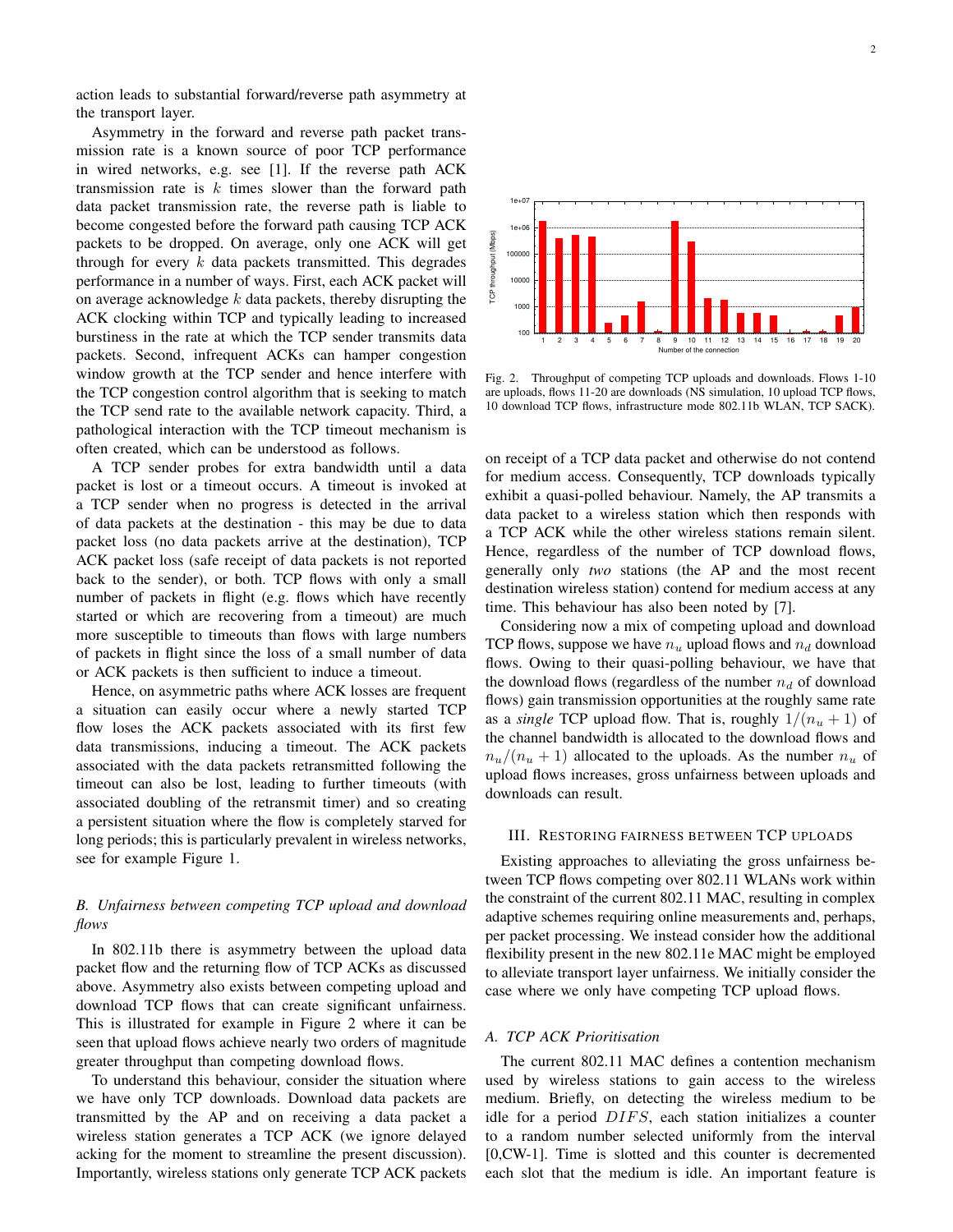that the countdown halts when the medium becomes busy and only resumes after the medium is idle again for a period DIFS. On the counter reaching zero, the station transmits a packet. The maximum duration that a station may transmit on the wireless medium is specified by the  $TXOP$  parameter; packet bursting (consecutive transmission of several packets during a single transmission opportunity) is permitted provided the overall duration remains below the value specified by  $TXOP$ . If a collision occurs (two or more stations transmit simultaneously), CW is doubled and the process repeated. On a successful transmission, CW is reset to the value  $CW_{min}$ and a new countdown starts for the next packet. The new 802.11e MAC enables the values of DIFS (called AIFS in 802.11e),  $CW_{min}$  and  $TXOP$  to be set on a per class basis for each station i.e. traffic is directed to up to four different queues at each station, with each queue assigned different MAC parameter values.

In this paper we argue for the combined use of the 802.11e  $AIFS$  and  $CW_{min}$  parameters to restore path symmetry at the transport layer. Stations with a smaller  $CW_{min}$  will generally gain more transmission opportunities than stations with a larger value of  $CW_{min}$  as they have a shorter countdown procedure. To understand the influence of the AIFS parameter recall that the MAC countdown halts when the wireless medium becomes busy and resumes after the medium is idle again for a period  $AIFS$ . In addition to the initial delay of AIFS before countdown starts, a station accumulates an additional AIFS delay for every packet sent on the medium by other stations, leading to a reduction in the number of transmission opportunities that can be gained by a station as its AIFS is increased. While the impact of this behaviour is generally complex, here we are interested specifically in a network configured such that the AP has small values of  $AIFS$  and  $CW_{min}$  and other stations have standard or larger values. This prioritisation approach is straightforward and does not require online adaptation of the MAC parameters. With this configuration the AP effectively has unrestricted access to the wireless medium while the other stations divide the channel capacity not used by the AP fairly amongst themselves as per the standard 802.11 mechanism (this behaviour is analysed in detail in the next section). Rather than allowing unrestricted access to all traffic sent by the AP, recall that in 802.11e the MAC parameter settings are made on a per class basis. Hence, we propose collecting TCP ACKs into a single class (i.e. queue them together in a separate queue at the AP) and confine prioritisation to this class.

The rationale for this approach to differentiating the AP makes use of the transport layer behaviour. Namely, allowing TCP ACKs unrestricted access to the wireless channel does not lead to the channel being flooded. Instead, it ensures that the volume of TCP ACKs is regulated by the transport layer rather than the MAC layer. In this way the volume of TCP ACKs will be matched to the volume of TCP data packets, thereby restoring forward/reverse path symmetry at the transport layer. When the wireless hop is the bottleneck, data packets will be queued at wireless stations for transmission and packet drops will occur there, while TCP ACKs will pass freely with minimal queuing i.e. the standard TCP semantics are recovered. The performance of this scheme is illustrated in



Fig. 3. Throughput of competing TCP uploads with 802.11e AP prioritisation (NS simulation, 10 upload TCP flows, TCP ACKs prioritised at AP with  $AIFS = 50\mu s$  and  $CW_{min} = 2$ , wireless stations  $AIFS = 90\mu s$  and  $CW_{min} = 32$ , infrastructure mode WLAN, 11Mbs PHY).

Figure 3 where it can be seen that fairness between TCP uploads is achieved.

#### *B. Analytic Modelling*

Modelling of TCP over wireless is challenging due to the interactions between the TCP congestion control action, the interface queue dynamics and the MAC layer channel contention mechanism. In this section we discuss how the symmetry created by prioritising TCP ACKs can be exploited to yield a tractable quantitative model of TCP uploads.

We proceed by first distinguishing between the  $n$  wireless stations that are TCP data senders and the wireless AP which transmits TCP ACKs. We initially make the following assumptions.

- (i) The wireless channel is the TCP bottleneck link and hence data packets are queued at the wireless stations.
- (ii) The interface queues at the wireless stations are sized to be at least the delay-bandwidth product for the corresponding TCP path (i.e, in accordance with standard queue provisioning guidelines for data traffic).
- (iii) The AP is prioritised using the  $802.11e$  *AIFS* and  $CW_{min}$ .
- (iv) TCP timeouts can be neglected (we return to the validity of this assumption later).

It follows from Assumption III-B that the interface queues do not empty following backoff of the TCP congestion window  $cwnd$  and so the  $n$  wireless stations are saturated (i.e. always have a packet to send). This greatly simplifies analysis as it obviates consideration of queuing dynamics and traffic arrival rates for these stations (although not for the AP). Similarly to Battiti and Li [6], we therefore model each wireless station by a triple of integers  $(i, k, d)$ . The backoff stage, i, starts at 0 at the first attempt to transmit a packet and is increased by 1 every time a transmission attempt results in a collision, up to some maximum value  $m$ . It is reset after a successful transmission. The counter,  $k$  is initially chosen uniformly between [0,  $W_i - 1$ ], where  $W_i = 2^i W$  is the range of the counter (where here we are following standard notation and denoting  $CW_{min}$  by W). Time is slotted and while the medium is idle the counter is decremented at each slot. When the medium is busy, the countdown is halted until the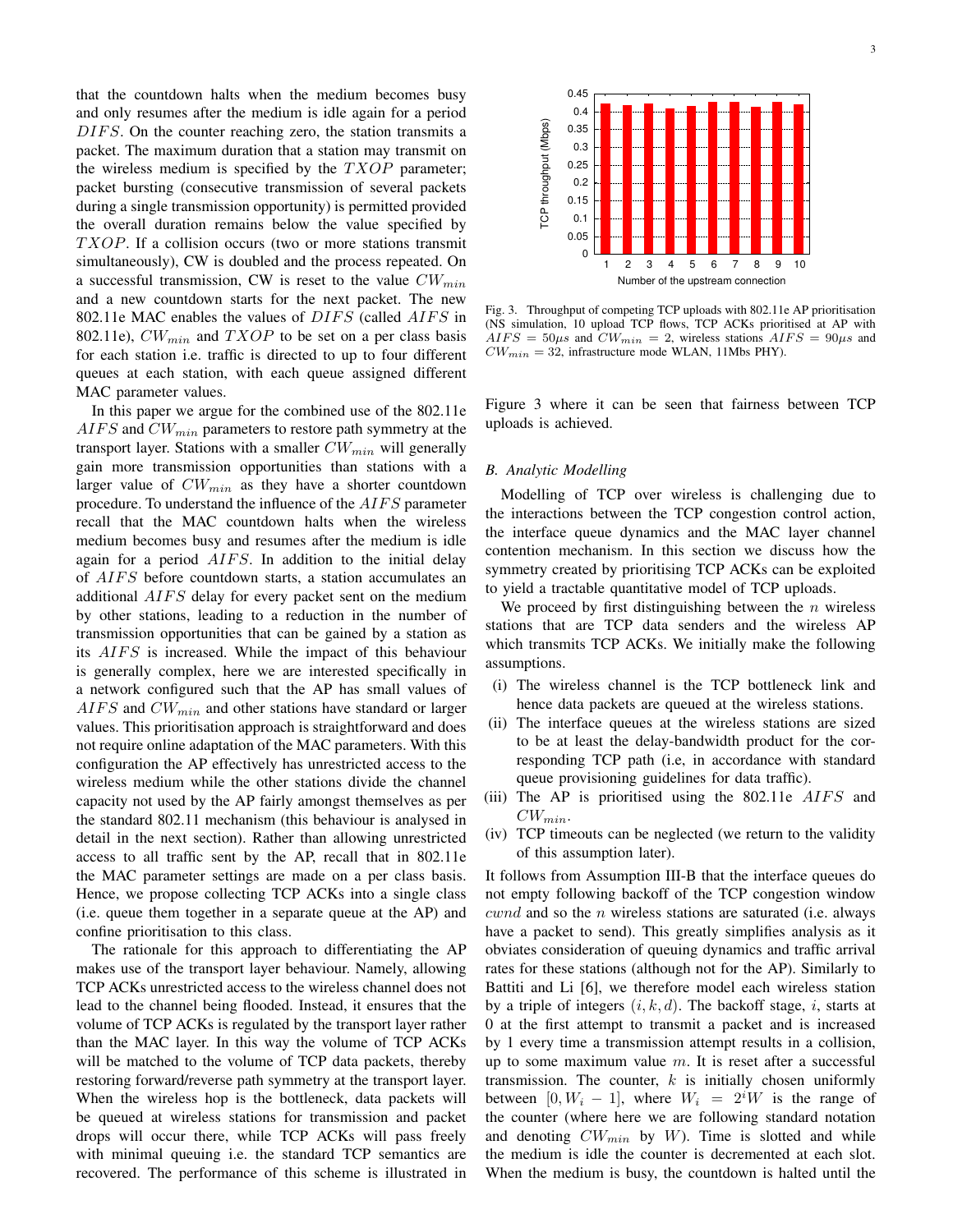medium has been idle for a period of  $AIFS_1$  time slots. Since the AP has a smaller  $AIFS$  value, denoted  $AIFS_0$ , it will recommence its countdown a time  $D = AIFS_1 - AIFS_0$ slots before the wireless stations. We model this behaviour using the parameter  $d$ , which counts off a sequence of hold states that the lower priority wireless stations occupy following a channel busy period. Transmission is attempted when  $k = 0$ . Using this model yields the following transition probabilities.

Before packet transmission,

$$
P(i,k,0|i,k+1,0) = P_s, \t\t(1)
$$

$$
P(i,k+1,1|i,k+1,0) = 1 - P_s, \tag{2}
$$

$$
P(i, k+1, d+1|i, k+1, d) = P_{s1}, d \in [1, D-1](3)
$$

$$
P(i,k,0|i,k+1,D) = P_{s1}, \t\t(4)
$$

$$
P(i, k+1, 1|i, k+1, d) = 1 - P_{s1}, \quad d \in [1, D] \tag{5}
$$

where  $P<sub>s</sub>$  is the probability that no station transmits given that the considered station is not in a hold state (i.e.  $d = 0$ ).  $P_{s1}$ is the probability that the AP does not transmit.

After packet transmission,

$$
P(i,0,1|i,0,0) = 1, \t\t(6)
$$

$$
P(i, 0, d+1|i, 0, d) = P_{s1}, d \in [1, D-1], (7)
$$

$$
P(i, 0, 1|i, 0, d) = 1 - P_{s1}, d \in [1, D], (8)
$$
  

$$
P_{s1}(1-p)
$$

$$
P(0,k,0|i,0,D) = \frac{1 \, s_1 \, (1-p)}{W},\tag{9}
$$

$$
P(i+1,k,0|i,0,D) = \frac{P_{s1}p}{2^{i+1}W},
$$
\n(10)

$$
P(m,k,0|m,0,D) = \frac{P_{s1}p}{2^m W} \tag{11}
$$

where  $p$  is the packet collision probability for the wireless stations (i.e. the TCP data sources).

After some manipulation, we obtain the following expression for the per station per slot transmission probability (conditioned on the station not being in a hold state)  $\tau_2$  of the wireless stations

$$
\tau_2 = \frac{2(1-2p)}{(1-2p)(W+1) + pW(1-(2p)^m)}.
$$
 (12)

Letting  $\tau_1$  denote the per slot transmission probability of the AP, we have

$$
p = 1 - (1 - \tau_2)^{n-1}, \tag{13}
$$

$$
P_{s1} = (1 - \tau_1), \tag{14}
$$

$$
P_s = (1 - \tau_1)(1 - \tau_2)^{n-1}.
$$
 (15)

The probability,  $P_{hold}$  of a station being in a hold state is

$$
P_{hold} = 1 - \sum_{i=0}^{m} \sum_{k=0}^{W-1} \frac{(2^i W - k)p^i}{2^i W} b(0, 0, 0), \tag{16}
$$

where  $b(0,0,0)$  is the probability of a station being in state  $(0,0,0)$ .

**Remark:** While  $P_{hold}$  does not directly enter the expressions for  $\tau_2$  and p (which are identical to those for the Bianchi model),  $\tau_2$  is conditioned on not being in a hold state and as we will see below  $P_{hold}$  plays a central role in determining the AP transmission probability and station

throughputs.

Define  $Q(0, 0)$  to be the probability that there are no stations transmitting within a randomly selected slot,  $Q(1,0)$ the probability that only the AP is transmitting and  $Q(0, 1)$  the probability that a single wireless station is transmitting and the AP is silent. We have that

$$
Q(0,0) = (1 - \tau_1)(P_{hold} + (1 - P_{hold})(1 - \tau_2)^n)(17)
$$

$$
Q(1,0) = \tau_1 \tag{18}
$$

$$
Q(0,1) = (1 - \tau_1)(1 - P_{hold})n\tau_2(1 - \tau_2)^{n-1}
$$
 (19)

In order to complete the model, it remains to establish the per slot transmission probability  $\tau_1$  of the AP. The AP traffic is not saturated. However, we can proceed by exploiting the symmetry in the network i.e. we make use of the fact that number of TCP ACK packets transmitted is on average equal to the number of data packets successfully transmitted (or half that number if delayed acking is used). This assumption is equivalent to the assertion  $Q(1,0) = Q(0,1)$  i.e.

$$
\tau_1 = (1 - \tau_1)(1 - P_{hold})n\tau_2(1 - \tau_2)^{n-1} \qquad (20)
$$

Solving equations (12)-(20) yields predictions for the transmission probabilities  $\tau_1$  and  $\tau_2$ , hold probability  $P_{hold}$  and collision probability  $p$  (note that no collisions are possible between TCP ACK packets since the AP is the only node that transmits TCP ACKs).

Finally the TCP data throughput is given by

$$
S_{TCP} = \frac{Q(0,1)E}{Q(0,0)\sigma + Q(1,0)T_{s_2} + Q(0,1)T_{s_1} + Q_cT_c}
$$

where  $Q_c = 1 - Q(0,0) - Q(0,1) - Q(1,0)$ , E is the time spent transmitting TCP payload data,  $\sigma$  is the time slot duration,  $T_{s_1}$  is the time taken for a successful data transmission,  $T_{s_2}$  the time taken for a successful TCP ACK transmission and  $T_c$  is the time taken by a packet collision. Note that the denominator of this fraction is the expected duration of a state in the Markov chain in real-time. We note that when the propagation delay of the wired component of the TCP paths is small, TCP ACKs are ready for transmission at the AP shortly after the corresponding TCP data packet is received by the AP, creating a strong correlation in time between these events. In this case the hold state modelling in the foregoing model can be considerably simplified. Essentially, we can use the standard Bianchi model [8] and simply replace the time spent to send a TCP data packet by the time spent to send the data packet and receive the TCP ACK. The behaviour of the full and simplified models is illustrated in Figure 4. We observe excellent agreement between analysis and simulation except when the collision probability is high (greater than about 0.3, corresponding to more than 30% of packet transmissions failing due to collisions). When the collision probability is high, multiple TCP backoff and timeout events become frequent, violating the assumptions on which our model is based. However, it can be seen from the figures that such high collision probabilities are associated with  $CW_{min}$  values less than the 802.11 standard value of 32, and so are of little relevance in the present context.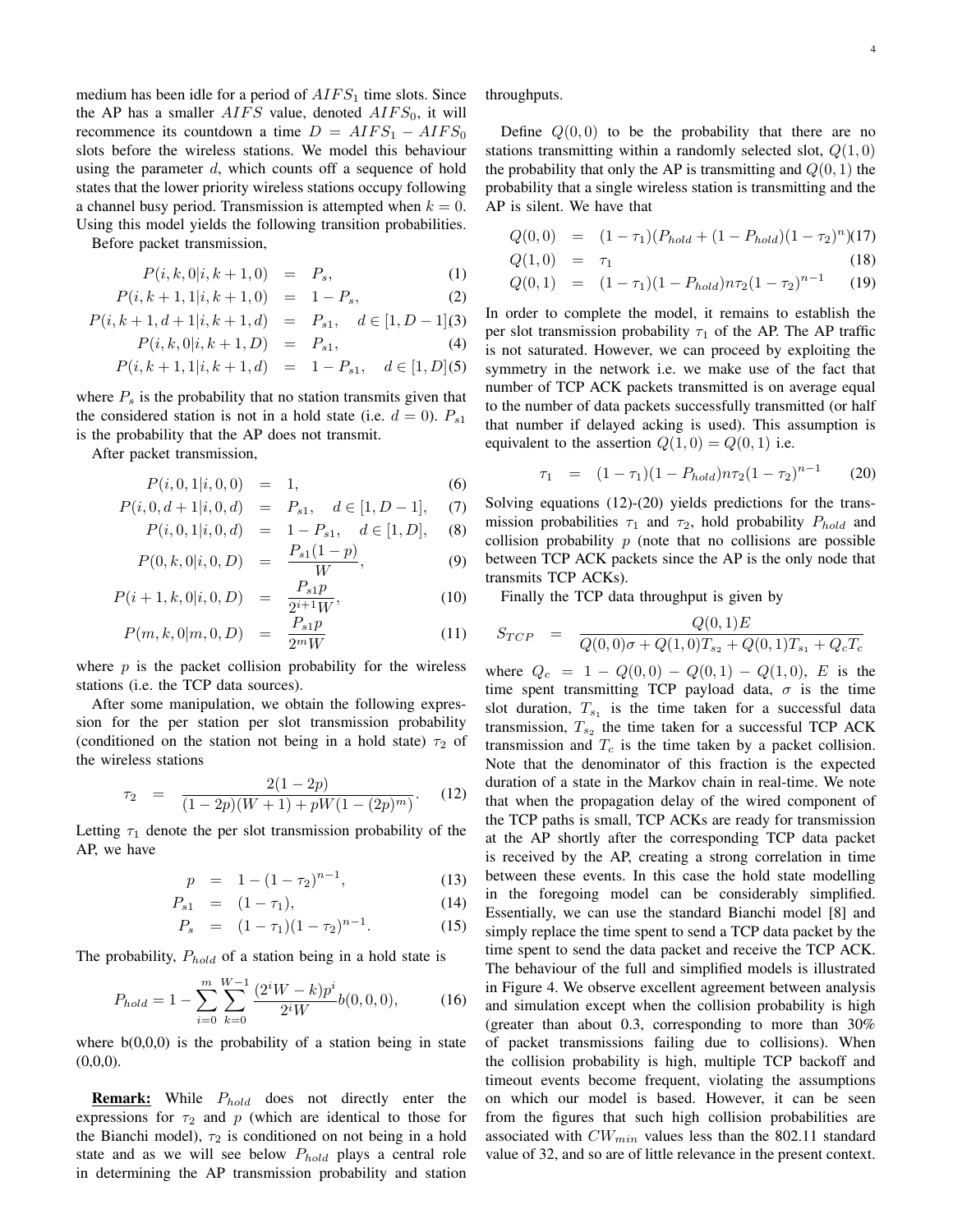

Fig. 4. 802.11e theory versus NS simulation for varying numbers of upload flows, 11Mbs PHY.

# IV. ACHIEVING FAIRNESS BETWEEN TCP UPLOAD AND DOWNLOAD FLOWS

We consider now the case of competing TCP upload and download flows. Recall that the primary source of unfairness arises from the quasi-polling behaviour of TCP downloads which means that if we have  $n_u$  uploads and  $n_d$  downloads then the download flows roughly win only a  $1/(n_u+1)$  share of the available transmission opportunities. This suggests that to restore fairness we need to prioritise the download data packets at the AP so as to achieve an  $n_d/(n_u + n_d)$  share.

While we might prioritise download data packets by using an appropriate value of  $CW_{min}$  at the AP for TCP data packets, the utility of  $CW_{min}$  is constrained by the availability of only a coarse granularity  $(CW_{min}$  can only be varied by powers of two in 802.11e). The AIFS parameter might also be used, but seems better suited to strict prioritisation rather than proportional prioritisation. Instead, we propose that the  $TXOP$  packet bursting mechanism in 802.11e provides a straightforward and fine grained mechanism for prioritising TCP download data packets. Since the download TCP data traffic gains a  $1/(n<sub>u</sub>+1)$  share of transmission opportunities, by transmitting  $n_d$  packets (one packet to each of the  $n_d$  download destination stations) at each transmission opportunity it can be immediately seen that we restore the  $n_d/(n_u+n_d)$  fair share to the TCP download traffic.

Specifically, we queue TCP data packets in a separate traffic class at the AP. By inspecting this queue we can determine both the current number  $n_d$  of distinct destination stations and the first packet due to be transmitted to each destination. This information changes in real-time but can readily determined solely by inspection of the AP interface queue, with no requirement for monitoring of the wireless medium activity itself. When the traffic class wins a transmission opportunity, we use a  $TXOP$  value of  $n_d$  packets and transmit one packet to each of the destination stations.

The effect is to dynamically track the number of active TCP download stations and always ensure the appropriate prioritisation of TCP download traffic. Hence, this approach accommodates both bursty, short-lived traffic such as HTTP and long-lived traffic such as FTP in a straightforward and consistent manner (see later for examples).

**Remark:** With this TXOP approach the AP transmits  $n_d$  packets in a single burst. For  $n_d$  large, this can result in the AP occupying the channel for a substantial consolidated period of time and this may, for example, negatively impact competing delay sensitive traffic. We can address this issue in a straightforward manner by using multiple smaller bursts instead of a single burst. When using smaller packet bursts, it is of course necessary to ensure a corresponding increase in the number of transmission opportunities won by the AP. This can be achieved by using a smaller value of  $CW_{min}$  for the TCP data packet traffic class at the AP. It is shown in [6] that competing traffic classes gain transmission opportunities approximately in inverse proportion to their values of  $CW_{min}$ . Let  $k$  denote the ratio of the wireless station TCP data class  $CW_{min}$  value to that of the AP TCP data class. Scaling  $k$  with the number of transmission opportunities required provides coarse (recall that in 802.11e  $k$  is constrained to be a power of two) prioritisation of download TCP flows. We then complement this with use of  $TXOP$  for fine grained adjustment of the packet burst lengths, scaling  $TXOP$  with  $1/k$ . Hence fine grained prioritisation can be achieved while avoiding unduly large packet bursts.

In addition to prioritisation of download data packets at the AP, in line with the discussion in Section III-A it is also necessary prioritise the TCP download ACKs using AIFS to mitigate queueing and loss of TCP ACKs. While in the case of TCP uploads the TCP ACKs are queued only at the AP and hence there is no contention (i.e no collisions) between the TCP ACKs of competing TCP flows in accessing the wireless channel, with TCP downloads the TCP ACK packets are queued at the wireless stations and thus can contend with each other. The 802.11 standard value of 32 for  $CW_{min}$ is therefore suggested for TCP download ACK traffic as providing a reasonable balance between number of collision and channel idle time.

**Remark:** We can verify that this choice of  $CW_{min}$  is sufficient, in combination with using an AIFS value of zero, to prevent a backlog of TCP download ACKs building at the wireless stations. A sustained backlog will occur if, on average, the transmission rate of TCP download ACKs